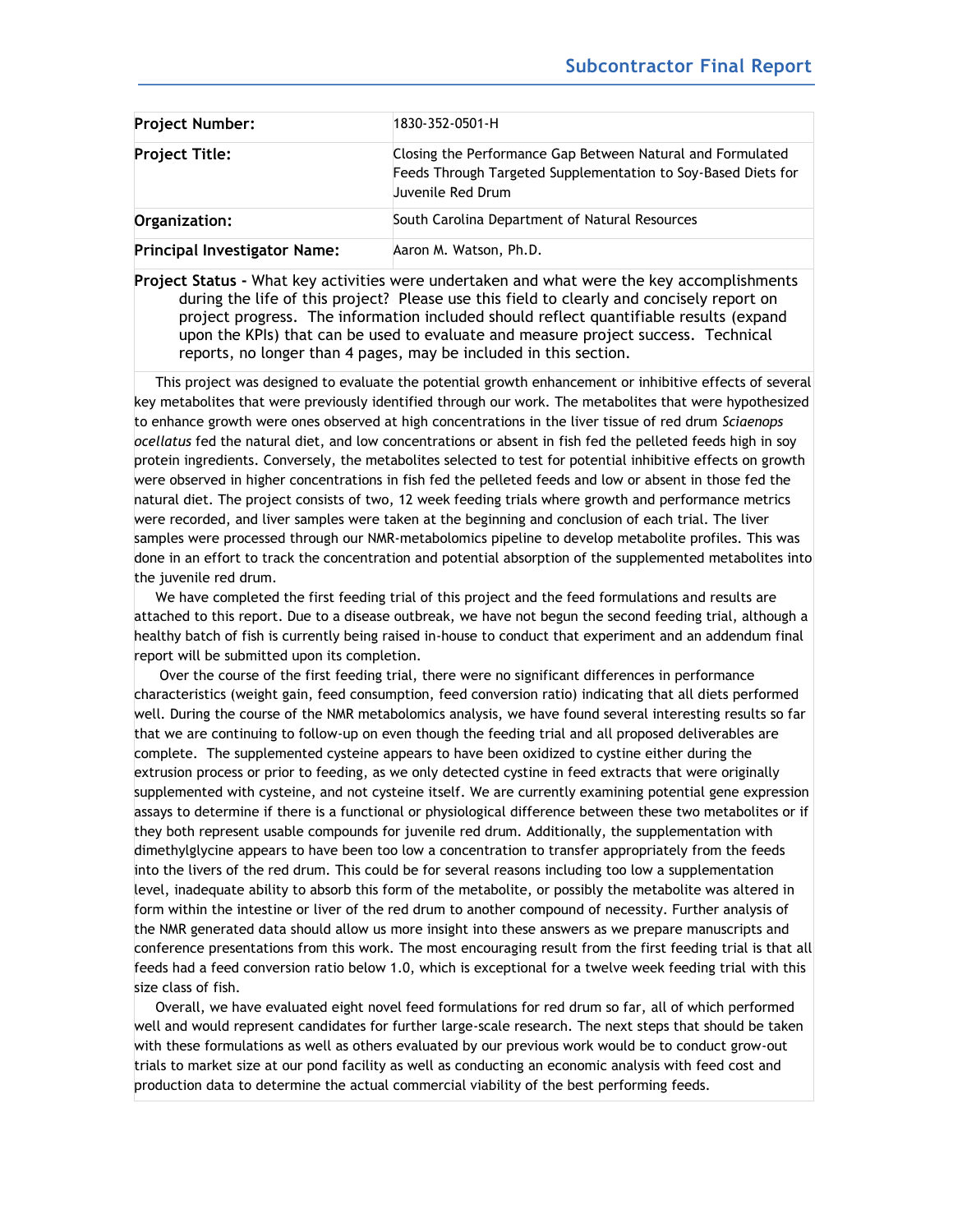# **Did this project meet the intended Key Performance Indicators (KPIs)?** List each KPI and describe progress made (or not made) toward addressing it, including metrics where appropriate.

 It is too early to tell if either the full formulations or specific metabolite supplementation from this project will be incorporated into commercial use. We have completed all of the analyses on the first feeding trial of the project, and although growth and performance were adequate, it does not appear that the metabolite supplementations had direct effects on production parameters over the un-supplemented reference formulation. The overall performance of all evaluated feeds however was such that they would make viable commercial feeds. We are conducting follow-up work on the feeds and tissues to determine why this may have been the case. The second feeding trial was delayed from its original start date to due issues with the initial batch of fish to be used as well as delays due to tropical systems. That trial is scheduled to start in December 2018.

## **Expected Outputs/Deliverables -** List each deliverable identified in the project, indicate whether or not it was supplied and if not supplied, please provide an explanation as to why.

 We have completed one of the two feeding trials for this project, and the second feeding trial will begin in December 2018 and a subsequent addendum final report will be submitted upon its completion. From the first feeding trial we have evaluated eight unique feed formulations for juvenile red drum, all of which produced viable growth and performance to translate to commercial use and/or further research efforts. We were unable to identify a specific metabolite or combination of metabolites that increased growth over the reference feed, simply because all feeds performed well and statistically equivalent to one another.

We anticipate at least one manuscript to be developed from this project for submission to a peerreviewed journal. We will be presenting one talk from this project at the 2019 World Aquaculture Triennial meeting in New Orleans, LA and anticipate another to be developed after the completion of the second feeding trial.

## **Describe any unforeseen events or circumstances that may have affected project timeline, costs, or deliverables (if applicable.)**

 The major unforeseen event that has delayed the start of our second feeding trial for this project was a disease outbreak with the batch of fish that was to be utilized. The decision was made that it would be better to delay the experiment and raise another batch of fish as opposed to carry out the trial with a batch of fish that was not optimal. This will not cause any increases in cost of the project to SAA/USB and the feeding trial will be completed in 2019. An addendum to this final report will be submitted upon completion of that trial.

### **What, if any, follow-up steps are required to capture benefits for all US soybean farmers?** Describe in a few sentences how the results of this project will be or should be used.

 While we await the completion of the second feeding trial to complete the original objectives of this project, we have begun follow-up analyses of the first trial's results to better understand the fate of metabolites that are supplemented to feeds in crystalline form. We are interested in determining if some of these metabolites did not survive the extrusion and pelleting process (which could cause significant changes to feed formulation needs), if there may be issues with the form of the metabolites supplemented that prevented their absorption by the fish, or if due to a combination of these potential factors, if the targeted supplementation level was simply not high enough. We are looking at potential gene expression patterns that may have affected at least one metabolite's processing. The next major step that should be undertaken is an economic analysis of the high soy protein feeds evaluated here to determine the long-term overall cost of these feeds and their potential viability at the commercial production scale.

### **List any relevant performance metrics not captured in KPI's.**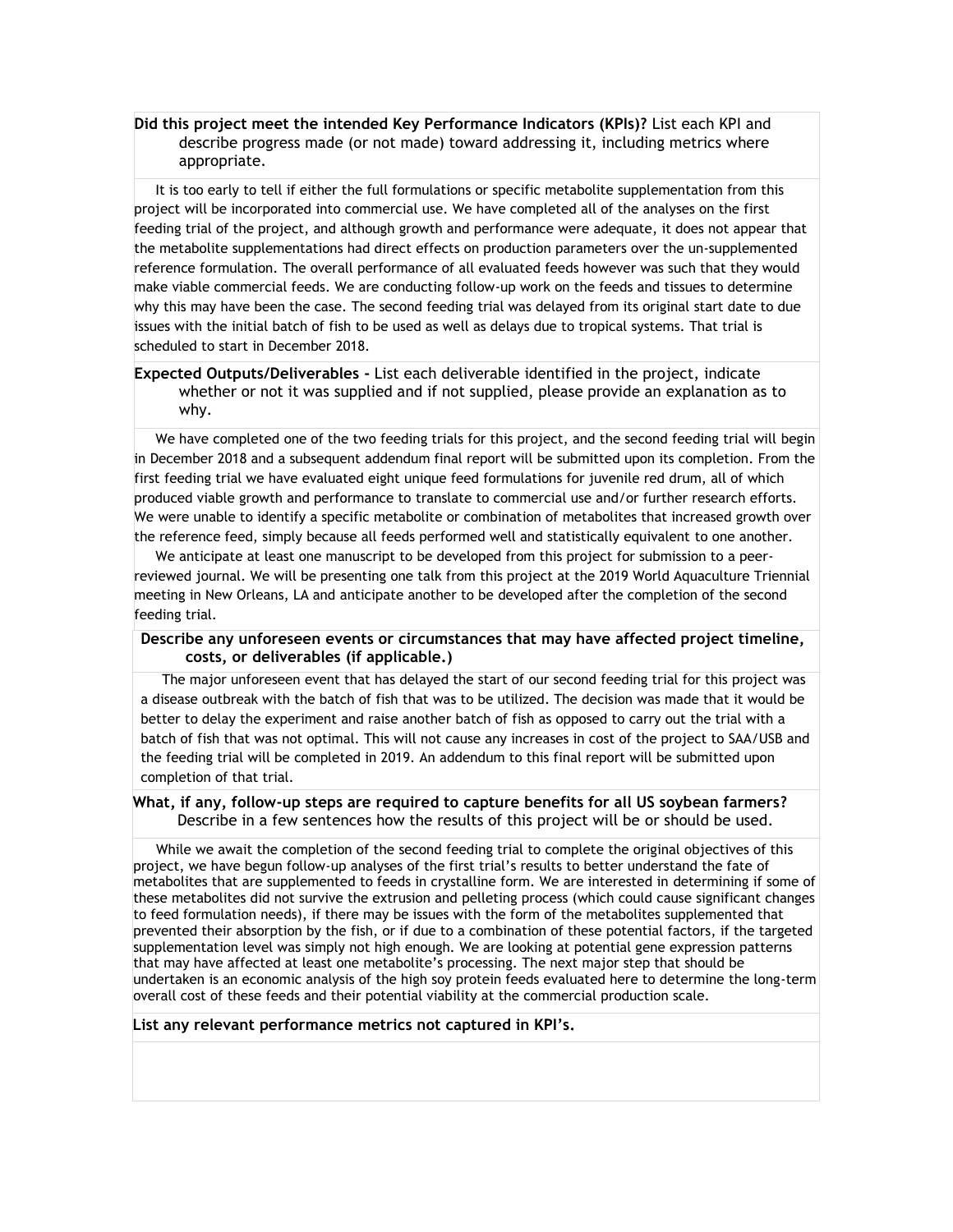| Ingredient (g/100 g dry      |           |                 |            |                    |                |                   |                   |                       |
|------------------------------|-----------|-----------------|------------|--------------------|----------------|-------------------|-------------------|-----------------------|
| weight basis)<br><b>Diet</b> | Reference | <b>Cysteine</b> | <b>DMG</b> | <b>Glucuronate</b> | <b>CYS+DMG</b> | <b>CYS+GLCRTE</b> | <b>DMG+GLCRTE</b> | <b>CYS+DMG+GLCRTE</b> |
| Soybean Meal 48%CP           | 50.00     | 50.00           | 50.00      | 50.00              | 50.00          | 50.00             | 50.00             | 50.00                 |
|                              |           |                 |            |                    |                |                   |                   |                       |
| Chicken 42 - ADF             | 5.00      | 5.00            | 5.00       | 5.00               | 5.00           | 5.00              | 5.00              | 5.00                  |
| Squid - CSF                  | 4.00      | 4.00            | 4.00       | 4.00               | 4.00           | 4.00              | 4.00              | 4.00                  |
| SC Blood 13                  | 4.00      | 4.00            | 4.00       | 4.00               | 4.00           | 4.00              | 4.00              | 4.00                  |
| Menhaden fish oil            | 12.29     | 12.30           | 12.29      | 12.29              | 12.30          | 12.30             | 12.30             | 12.30                 |
| Mayflower pastry flour       | 12.43     | 12.17           | 12.43      | 12.41              | 12.17          | 12.15             | 12.40             | 12.15                 |
| Lecithin                     | 1.00      | 1.00            | 1.00       | 1.00               | 1.00           | 1.00              | 1.00              | 1.00                  |
| Stay-C <sub>35</sub>         | 0.20      | 0.20            | 0.20       | 0.20               | 0.20           | 0.20              | 0.20              | 0.20                  |
| Vitamin premix ARS 702       | 1.00      | 1.00            | 1.00       | 1.00               | 1.00           | 1.00              | 1.00              | 1.00                  |
| <b>TM ARS 1440</b>           | 0.10      | 0.10            | 0.10       | 0.10               | 0.10           | 0.10              | 0.10              | 0.10                  |
| NaCl                         | 0.28      | 0.28            | 0.28       | 0.28               | 0.28           | 0.28              | 0.28              | 0.28                  |
| Magnesium Oxide              | 0.06      | 0.06            | 0.06       | 0.06               | 0.06           | 0.06              | 0.06              | 0.06                  |
| Potassium chloride           | 0.56      | 0.56            | 0.56       | 0.56               | 0.56           | 0.56              | 0.56              | 0.56                  |
| Monocalcium Phosphate        | 4.20      | 4.20            | 4.20       | 4.20               | 4.20           | 4.20              | 4.20              | 4.20                  |
| Choline Cl 50%               | 0.60      | 0.60            | 0.60       | 0.60               | 0.60           | 0.60              | 0.60              | 0.60                  |
| DL-Methionine                | 0.82      | 0.82            | 0.82       | 0.82               | 0.82           | 0.82              | 0.82              | 0.82                  |
| Lysine HCl                   | 2.32      | 2.32            | 2.32       | 2.32               | 2.32           | 2.32              | 2.32              | 2.32                  |
| Threonine                    | 0.64      | 0.64            | 0.64       | 0.64               | 0.64           | 0.64              | 0.64              | 0.64                  |
| Taurine                      | 0.50      | 0.50            | 0.50       | 0.50               | 0.50           | 0.50              | 0.50              | 0.50                  |
| Cysteine                     | 0.00      | 0.25            | 0.00       | 0.00               | 0.25           | 0.25              | 0.00              | 0.25                  |
| Dimethylglycine              | 0.00      | 0.00            | 0.0017     | 0.0000             | 0.0017         | 0.0000            | 0.0017            | 0.0017                |
| Glucuronate                  | 0.00      | 0.00            | 0.00       | 0.0221             | 0.0000         | 0.0221            | 0.0221            | 0.0221                |
|                              | 100.00    | 100.00          | 100.00     | 100.00             | 100.00         | 100.00            | 100.00            | 100.00                |

Table 1. Feed Formulations for experimental feeds evaluated in the first feeding trial of the project.